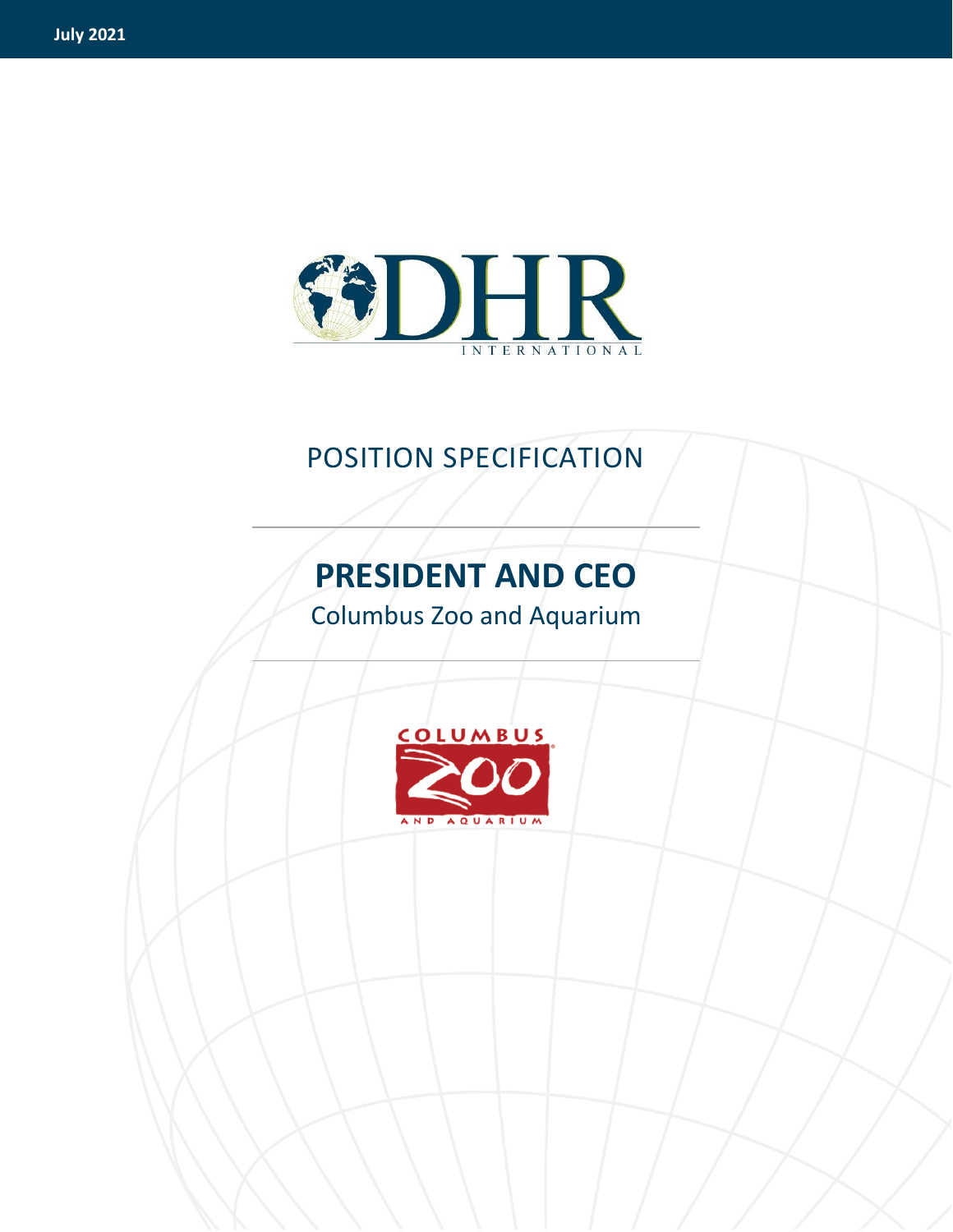## **PRESIDENT AND CEO**

| <b>REPORTING TO:</b>   | <b>Board of Directors</b>                            |
|------------------------|------------------------------------------------------|
| <b>DIRECT REPORTS:</b> | CFO, COO, SVP of Animal Care, SVP of Human Resources |
| <b>LOCATION:</b>       | Columbus, OH                                         |

## **COMPANY DESCRIPTION**

## **THE COLUMBUS ZOO AND AQUARIUM**

The Columbus Zoological Park Association, a nonprofit corporation also known as Columbus Zoo and Aquarium, is home to nearly 10,000 animals representing over 600 species from around the globe. The Zoo complex spans 588 acres, more than 200 of which have been developed as animal habitats and public spaces. The Zoo habitats are organized into seven geographic regions: Adventure Cove, Asia Quest, Australia and the Islands, Congo Expedition, Heart of Africa, North America and Polar Frontier, and Shores. Heart of Africa, which debuted in 2014, is designed as a mixed species savanna spanning 23 acres. The Zoo complex is a recreational and educational destination that includes the 22-acre Zoombezi Bay water park and the 18 hole Safari Golf Club. The Columbus Zoo and Aquarium also owns and manages The Wilds, a 10,000-acre conservation center and safari park located in southeastern Ohio.

The organization's total annual budget is approximately \$100 million; it is supported through an annual contribution from the voters of Franklin County of \$20 million, gate and per capita spending, memberships, golf and water park admissions and fees, grants, contributions, and a return from a \$30 million endowment. There are approximately 275 full-time employees, 25 part-time employees, and 2,000 seasonal employees.

The Zoo serves as one of Central Ohio's most popular family attractions and hosts more than two million guests annually. Over the last five years, the Zoo has welcomed over 12 million guests.

The Zoo finds itself at the end of an era closely associated with one of the most famous zoo leaders in America; its challenge is to create a new identity based on modern zoo practices, enhanced animal care, guest-focused attention, and transparency and openness.

More information may be found at [www.columbuszoo.org](http://www.columbuszoo.org/)

## **SCOPE AND RESPONSIBILITIES**

The President and CEO reports to the Board of Directors and is responsible for the overall management of the Columbus Zoo and Aquarium, the Zoombezi Bay water park, Safari Golf Club, and The Wilds. The President and CEO will provide visionary, innovative leadership in pursuing the Zoo's mission while projecting an even more ambitious future for what is already a world-class enterprise. This winning candidate will promote the highest quality and integrity in animal care, conservation, and best practices in management and governance. The President and CEO will manage the Zoo's personnel, fiscal, and capital resources, including the recruitment, professional development, and on-going evaluation of a talented staff; maximizing earned income while carefully overseeing expenses; and ensuring that the extensive capital investments are maintained and improved. In addition, the President and CEO is the primary spokesperson for the Columbus Zoo and Aquarium and its related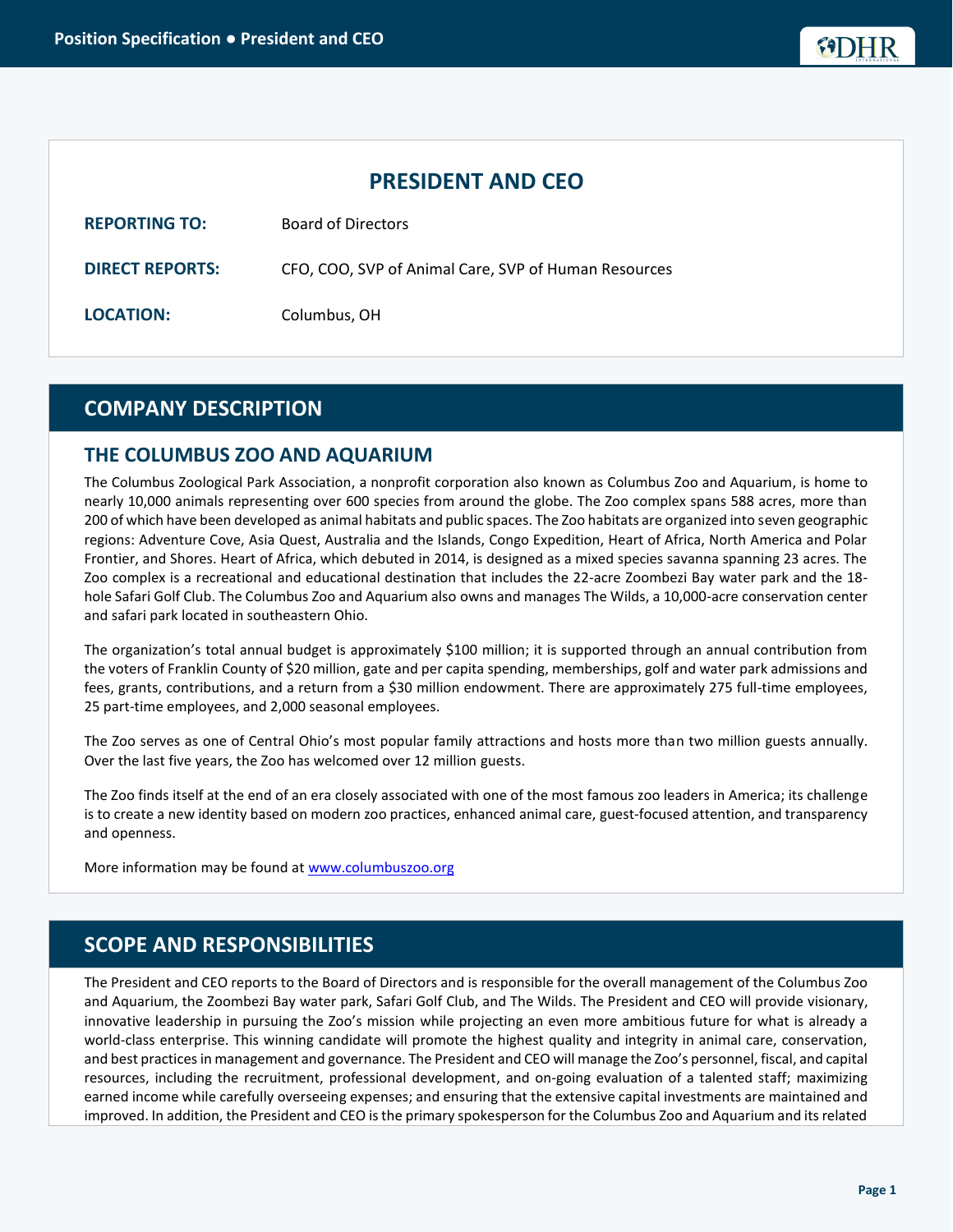entities and communicates with external stakeholders on all matters concerning animal care and conservation, operations, and finance.

Specifically, the next President and CEO will take responsibility for the following:

#### **Specific Responsibilities:**

- Maintain and enhance the Zoo's position as a leader in animal care and conservation;
- Ensure that the Zoo remains accredited by the AZA;
- Together with the board and staff, develop a new long-range strategic plan and a review and expansion of the physical master plan;
- Bring leadership and innovation to the effort to engage the already supportive Franklin County and City of Columbus government and their citizens and the philanthropic community in the region, connect with existing and new donors, and encourage the public to further support the zoo and its plans;
- Take steps to ensure the long term, ongoing sustainability of the enterprise by maximizing the income from the water park and golf course while ensuring that the zoo and The Wilds remain accessible and welcoming to the general population;
- Evaluate and make recommendations regarding the per cap income, admission, and membership pricing;
- With the Board and Chairperson's Advisory Committee, continue to develop best practices in governance, board recruitment, and committee and volunteer involvement;
- Facilitate, support, and maintain an organization-wide culture of diversity and inclusion;
- Develop and promote employee engagement and employee empowerment in the decision-making framework;
- Develop a succession plan for the senior management team and further support HR in efforts to provide training, resources, and development opportunities to the staff;
- Ensure that the AZA reaccreditation process receives the attention and resources required;
- Represent the Zoo in the local and regional media, with the City, County, and State governmental entities, at the national level with the state representatives and senators, and with community and government leaders throughout the region;
- Position the Zoo in its rightful place as one of the major cultural and tourist attractions in Central Ohio;
- Actively engage the local community with a focus on providing outreach to underserved communities;
- Further develop relationships and partnerships with the other accredited zoos and conservation organizations.

## **KEY SELECTION CRITERIA**

The Columbus Zoo and Aquarium and its related entities encompass thousands of acres, multiple sites, and an annual budget approaching \$100 million. The enterprise touches millions of visitors, includes various activities, and enjoys a vested interest in operations from loyal taxpayers and supportive local government officials, all during a time of intense public scrutiny over animal care and zoo practices in general. The Columbus Zoo and Aquarium is a large enterprise requiring an executive with the proven range and scope of experiences to successfully lead the business.

#### **The ideal candidate will possess some of the following:**

- Extensive experience in the leadership and management of a mid-size or large accredited zoological park or aquarium, botanical garden, or museum;
- Extensive experience in leadership and management at a major nonprofit organization;
- A demonstrated track record in fundraising from a broad range of constituencies as well as extensive donor development experience;
- Executive leadership of a commercial visitor venue or entertainment complex.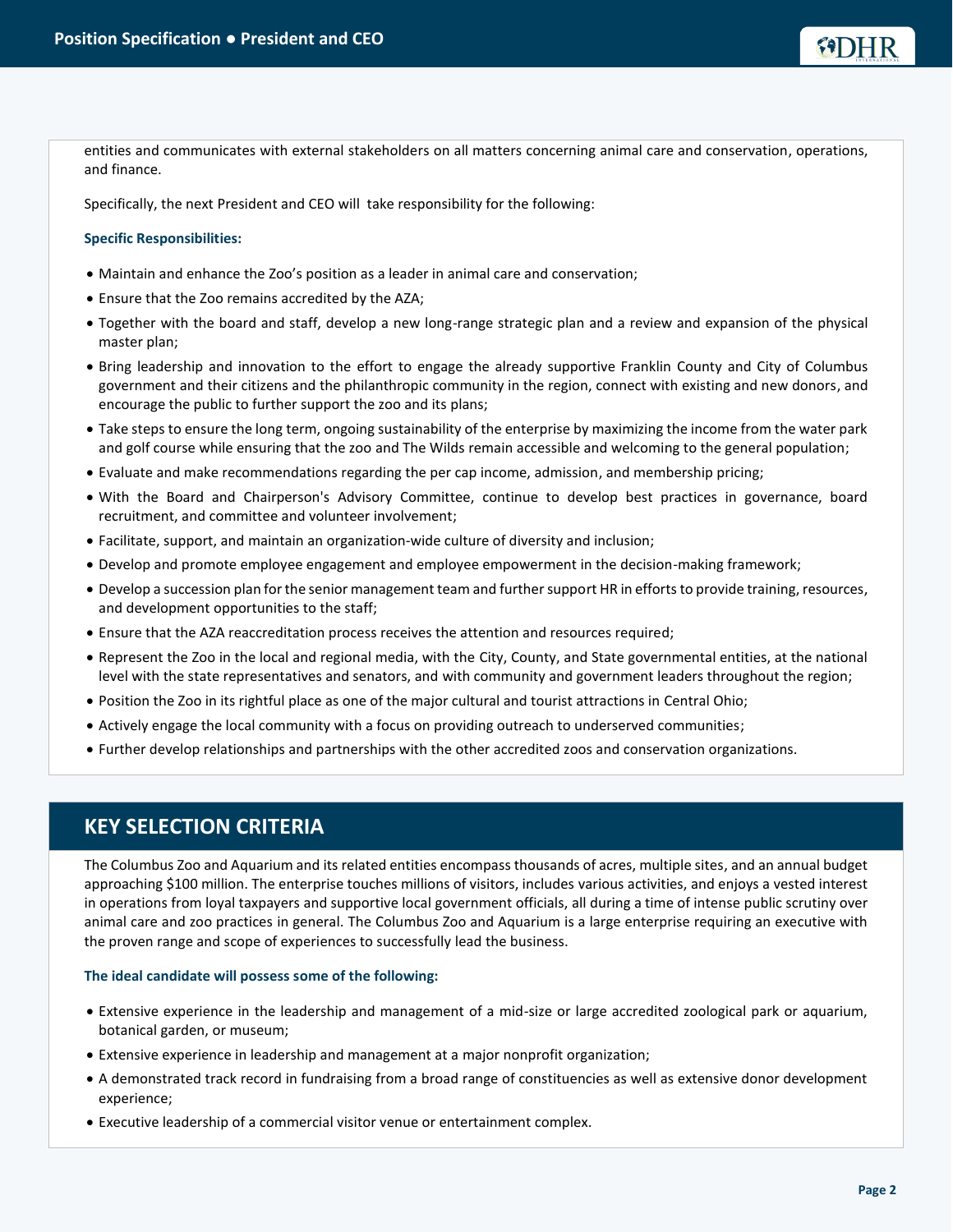#### **In addition, the ideal candidate will have the following experience/skills:**

- A commitment to best practices in animal care and conservation;
- Prior experience working with a Board of Directors, volunteers, civic and community leaders, the news media, government, and professional associations;
- A proven ability to guide, support, manage and motivate a large, professional staff of dedicated scientists, conservationists, business professionals and volunteers;
- A proven ability to create a strong organizational culture;
- Proven experience in strategic, operational, and financial risk assessment; development of mitigation plans; and ongoing monitoring of such;
- Proven experience in the preparation and fiscal management of operational and capital budgets as well as strategic and master plans;
- Political acuity and the ability to listen and engage government officials and voters, staff, donors, volunteers, and visitors;
- Proven experience developing or overseeing education programs based on collections;
- Proven experience in organizational dynamics, consensus building, and prioritization in the face of competing interests and resource constraints;
- Proven experience in translating strategy to operational activities, establishing accountabilities, and measuring progress;
- Proven experience in effectively communicating and engaging with all donor segments and providing leadership in the fundraising efforts.

#### **Ideally, candidates will possess knowledge of:**

- Regulations and standards associated with the management of zoological parks and animal collections;
- The principles and practices of zoo design and development;
- Utilization of data and analytics to develop operational improvement strategies and tactics;
- Experience with commercial visitor-driven business.

## **PERSONAL / PROFESSIONAL ATTRIBUTES**

- A dynamic, innovative leader and creative thinker who can present a vision of the future and drive the achievement of that vision;
- Commitment and passion to conservation, animal welfare, and the environment, and for the mission of zoos;
- Ability to represent the organization and the field during this challenging time for zoos and aquariums;
- Highly energetic, goal-oriented, deal closer who is driven by innovative business solutions;
- Excellent interpersonal and organizational skills and the capability of working effectively with internal and external stakeholders;
- Personal initiative with the ability to lead, direct, and motivate;
- Strong verbal and writing skills and the ability to communicate effectively at all levels;
- Ability to analyze complex business, human resources and operating situations, identify solutions and make decisions;
- Authentic, tactful, diplomatic, trusting, and approachable; team-oriented with good listening skills;
- Must demonstrate integrity, strong ethics, and the highest personal and professional value;
- A commitment to DEI and to empowering, training, and promoting employees;
- Advanced business acumen to plan and control capital and operating expenditures and revenue-producing activities;
- Ability to maintain effective working relationships with Zoo staff, the Board of Directors and Appoint Board, the accrediting organizations, and corporate community, governmental authorities, volunteers, and the public;